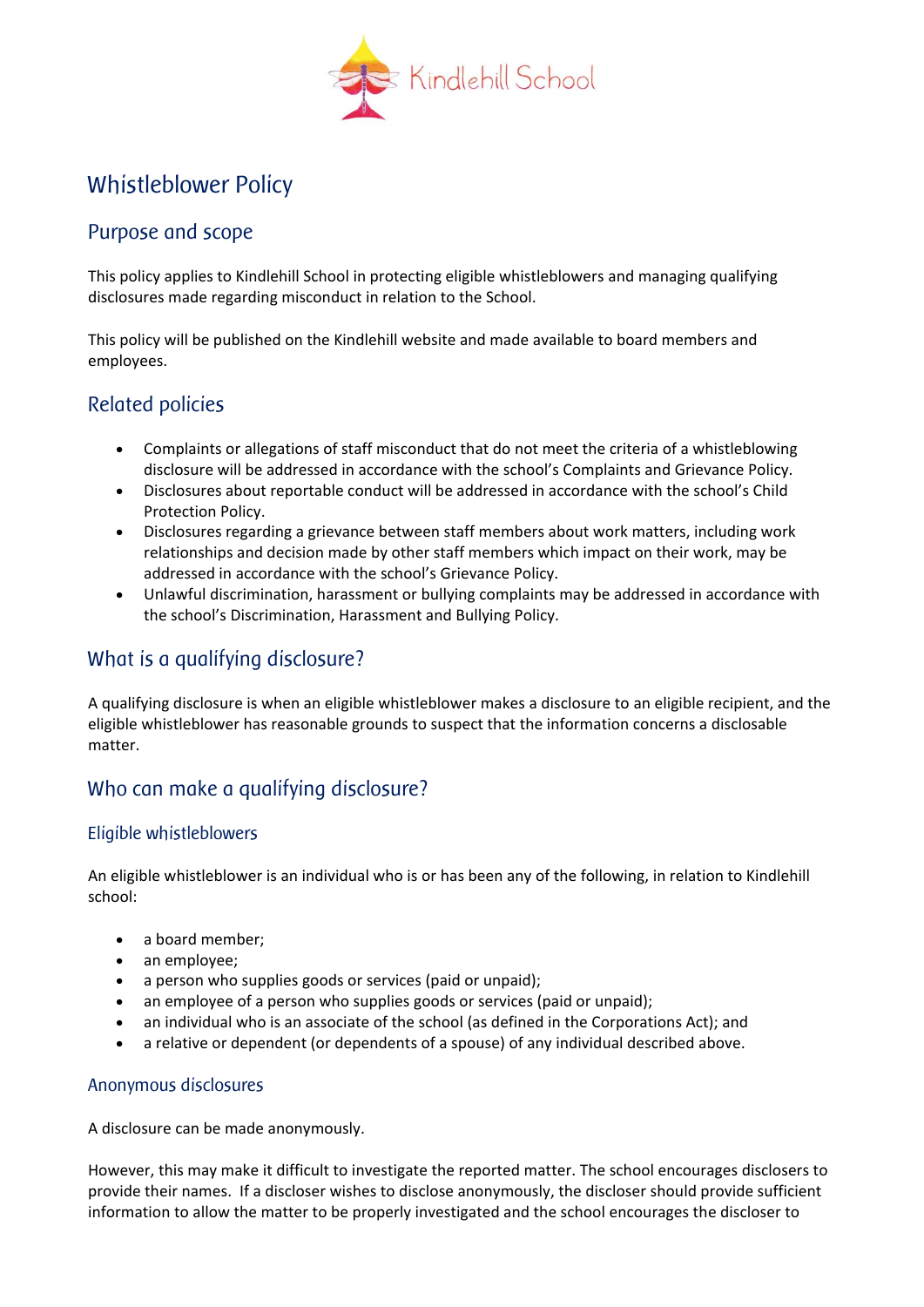

provide an anonymous email address through which additional questions can be asked and information provided.

## Disclosable matters that qualify for protection

#### Disclosable matters

A disclosable matter is a disclosure of information where the eligible whistleblower has reasonable grounds to suspect that the information relating to the school or a related company concerns:

- misconduct:
- an improper state of affairs or circumstances;
- illegal activity (including conduct of officers and employees) meaning activity in breach of the Corporations Act or specified financial services legislation, or an offence against any law of the Commonwealth punishable by imprisonment of 12 months or more; or
- conduct (including conduct of officers and employees) that represents a danger to the public or financial system.

This may include any conduct in relation to the operation of the school that involves:

- fraudulent activity;
- unlawful or corrupt use of school funds;
- improper accounting or financial reporting practices;
- systemic practices that pose a serious risk to the health and safety of any person on school premises or during school activities.

#### Reasonable grounds to suspect

A discloser would have 'reasonable grounds to suspect' if the discloser has a suspicion that could reasonably be formed based on the facts and information available to them.

If a disclosure is made without 'reasonable grounds to suspect' (e.g. where the disclosure is unfounded), the disclosure will not be a qualifying disclosure and the discloser will not have the protections provided for under this policy and the Corporations Act.

#### Personal work-related grievances

Generally, disclosures that concern personal work-related grievances do not qualify for protection.

A disclosure will concern a personal work-related grievance of the discloser if the information:

- concerns a grievance about any matter in relation to the discloser's employment, or former employment, having or tending to have implications for the discloser personally; and
- does not have significant implications for the school that do not relate the discloser; and
- does not concern conduct that is:
	- $\circ$  an alleged contravention of the Corporations Act and specified financial services laws; or
	- $\circ$  an offence against another law of the Commonwealth, which is punishable by imprisonment of 12 months or more; or
	- o a danger to the public or financial system; or

Examples of disclosures regarding personal work-related grievances that may not qualify for protection include: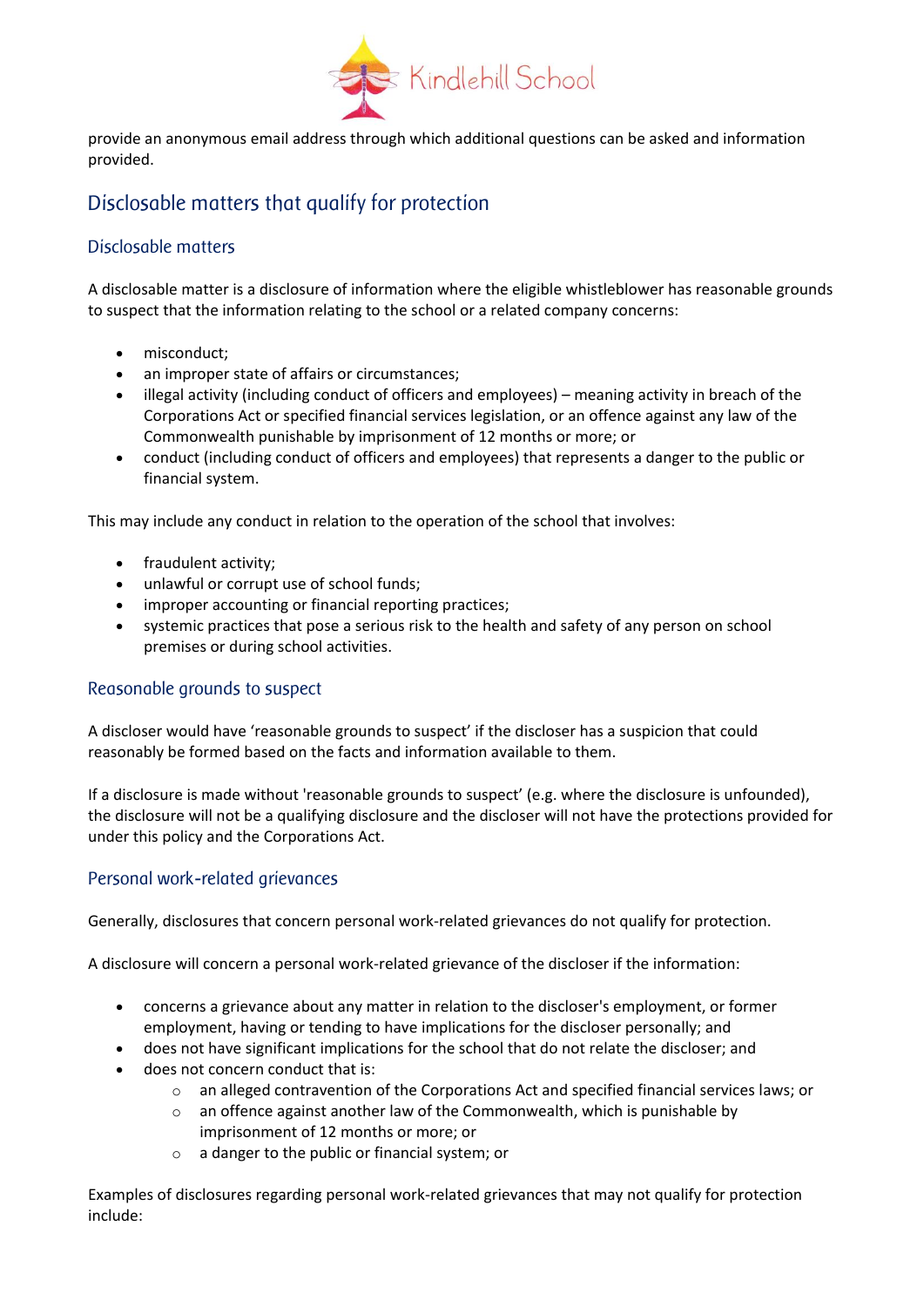

- an interpersonal conflict between the discloser and another employee;
- a decision relating to the engagement, transfer or promotion of the discloser;
- a decision relating to the terms and conditions of engagement of the discloser;
- a decision to suspend or terminate the engagement of the discloser, or otherwise discipline the discloser.

These matters will be addressed in accordance with the school's Staff Grievance Policy.

A disclosure **could** qualify for protection if it concerns a personal work-related grievance and also concerns alleged detriment (or a threat of detriment) to the discloser.

## Who can receive a qualifying disclosure?

#### Eligible recipients

An eligible recipient is an individual who occupies any of the following roles, in relation to the school or a related company:

- board member or business manager
- an auditor, or member of an audit team of the school or a related company;
- an actuary of the school or a related company

#### Making a qualifying disclosure

While an eligible whistleblower can make a disclosure to any eligible recipient, Kindlehill School encourages them to make a disclosure in writing to the principal via email.

If it is not appropriate for the disclosure to be made to the principal the eligible whistleblower is encouraged to make the disclosure, in writing, to a board member via email.

Where a disclosure is made to an eligible recipient who is not the principal, then subject to the confidentiality protections set out at Section 7 below, it will generally be passed onto the principal and dealt with in accordance with Section 6 below.

#### External disclosures

Disclosures may also qualify for protection if they are made to ASIC, APRA or a prescribed Commonwealth authority, or if an eligible whistleblower makes a disclosure to a legal practitioner to obtain advice about the operation of the whistleblower provisions.

#### Public Interest disclosures

An eligible whistleblower can disclose to a member of Parliament or a journalist only if the information has been previously disclosed to ASIC, APRA or a prescribed Commonwealth authority, and:

90 days has passed since the time of the first disclosure; and

the eligible whistleblower does not have reasonable grounds to believe action is being, or has been, taken to address the information in the disclosure; and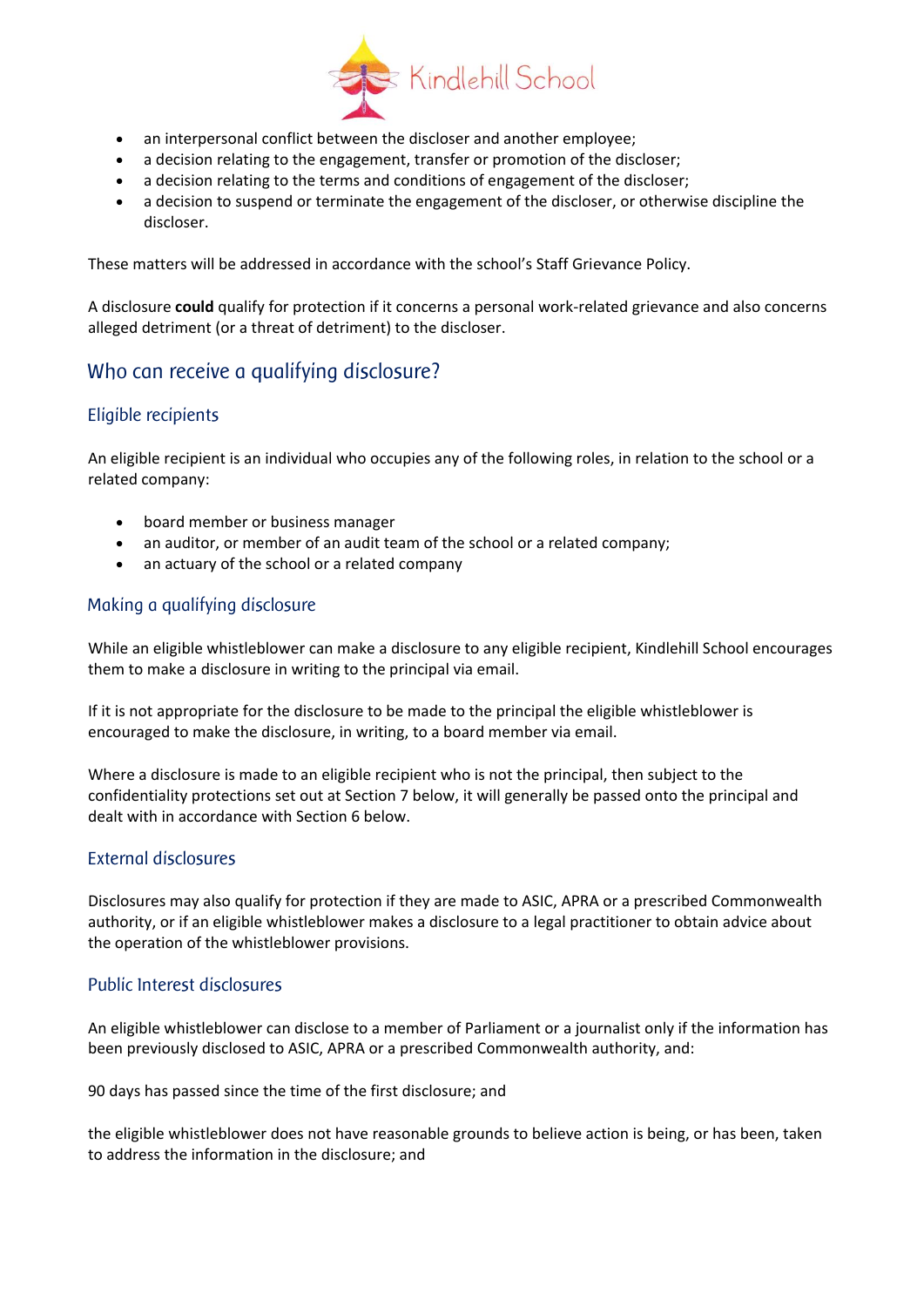

- the eligible whistleblower has reasonable grounds to believe that making a further disclosure of the information would be in the public interest; and
- the eligible whistleblower informs the original recipient they intend to make a public interest disclosure; and
- the extent of information disclosed is no greater than necessary to inform the recipient of the disclosable matter.

#### Emergency Disclosures

An eligible whistleblower can disclose to a member of Parliament or a journalist only if the information has been previously disclosed to ASIC, APRA or a prescribed Commonwealth authority, and:

- the eligible whistleblower has reasonable grounds to believe that the information concerns a substantial and imminent danger to the health or safety of one or more persons or to the natural environment; and
- the eligible whistleblower informs the original recipient they intend to make an emergency disclosure; and
- the disclosure of information is no greater than necessary to inform the recipient of the substantial and imminent danger.

Eligible whistleblowers who make a 'public interest disclosure' or an 'emergency disclosure' also qualify for protection.

### Investigating a qualifying disclosure

#### Receiving a disclosure

Upon receiving a disclosure, the recipient (generally the principal or **board member** will assess the disclosure to determine whether it qualifies for protection under the *Corporations Act* and is to be managed in accordance with this policy (qualifying disclosure) or the disclosure concerns matters that should managed in accordance with related policies (see section 1.2).

#### Investigating a qualifying disclosure

How the school investigates a qualifying disclosure will depend on the nature of the disclosure.

An investigation will generally involve the making of inquiries or collection of evidence for the purpose of assessing the disclosure made by the whistleblower.

External professionals may be engaged to assist or conduct the investigation process.

In instances where the school reports the allegations within the disclosure to a third party, such as NSW Police, Australian Federal Police or Australian Securities and Investments Commission (ASIC), the investigation procedures of the relevant third party will generally take precedence.

The timing of an investigation will depend on the circumstances of the matter and whether the school is the primary investigator of the disclosure.

Employees about whom disclosures are made will generally be given an opportunity to respond to the relevant allegations made in the qualifying disclosure.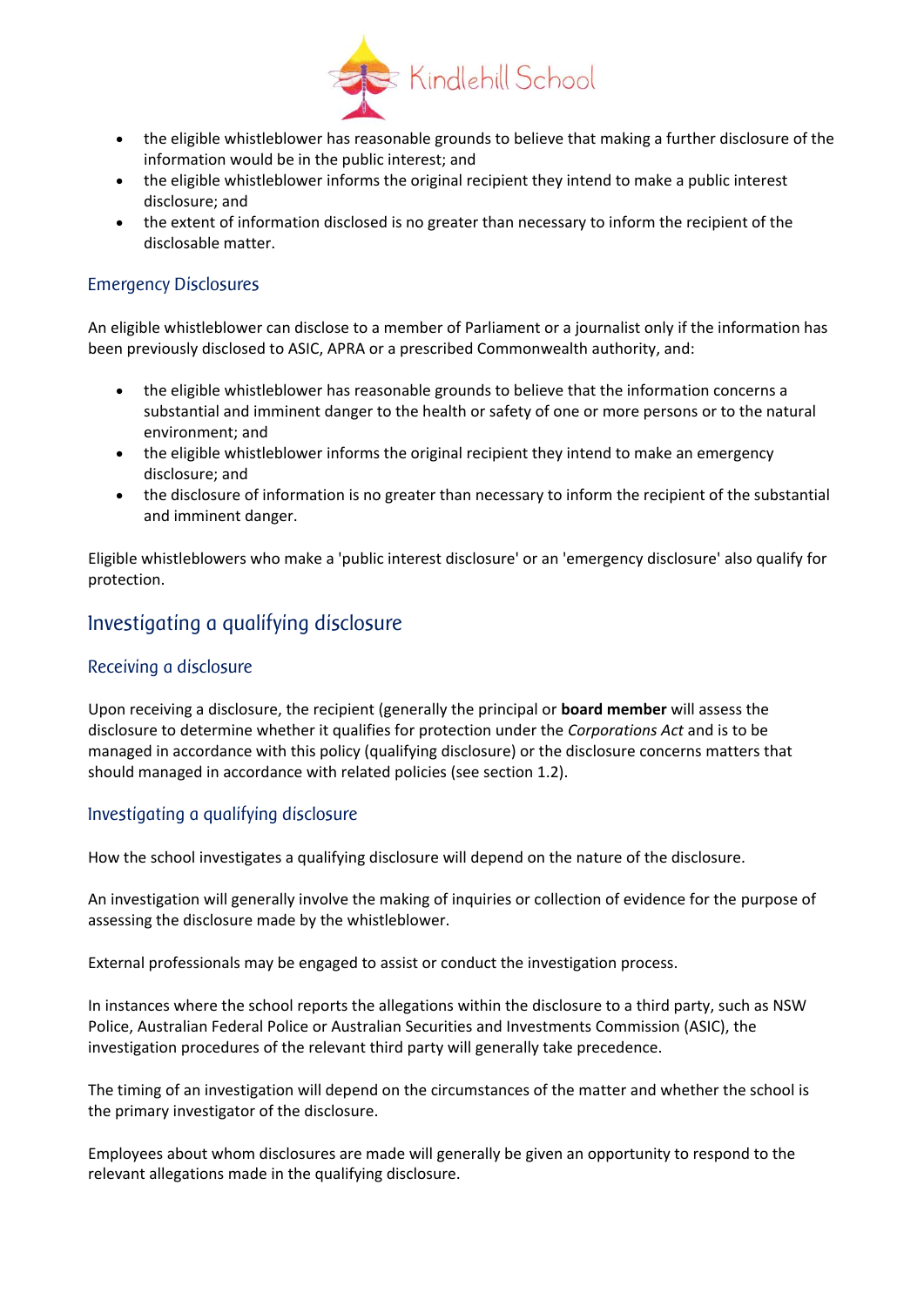

An eligible whistleblower and the relevant parties that the disclosure is about may choose to have an appropriate support person present at any meeting with representatives of the school.

## Confidentiality and records

Under the Corporations Act, the identity of the discloser of a qualifying disclosure and information which is likely to lead to the identification of the discloser must be kept confidential.

Exceptions to this are disclosures to ASIC, the Australian Federal Police, a legal practitioner for the purpose of obtaining advice about the application of the whistleblower protections or made with the consent of the discloser.

The discloser's identity and information which is likely to lead to the identification of the discloser can also be provided to any Commonwealth or State authority for the purpose of assisting the authority in the performance of its functions or duties. This could include NSW Police, the NSW Ombudsman, NSW Education Standards Authority or the NSW Department of Education.

It is also permissible to disclose information which could lead to the identification of the discloser if the disclosure is reasonably necessary for the purpose of investigating the matter, if all reasonable steps are taken to reduce the risk that the discloser will be identified as a result of the information being disclosed.

Breach of these confidentiality protections regarding the discloser's identity and information likely to lead to the identification of the discloser is a criminal offence and may be the subject of criminal, civil and disciplinary proceedings.

Confidentiality must be observed in relation to handling and storing records.

### Whistleblower protections

Eligible whistleblowers making a qualifying disclosure are protected by the requirement that their identity, and information that may lead to their identification, should be kept confidential, subject to relevant exceptions as set out in section 7 above.

Eligible whistleblowers making a qualifying disclosure cannot be subject to any civil, criminal or administrative liability (including disciplinary action) for making the disclosure. No contractual or other remedy or right may be enforced or exercised against the person on the basis of the disclosure.

Whistleblowers who make some types of qualifying disclosures (generally external to the school) are also provided immunities to ensure that information they disclose is not admissible in evidence against them in criminal proceedings or in proceedings for the imposition of a penalty, other than proceedings in respect of the falsity of the information.

These immunities do not prevent an eligible whistleblower being subject to criminal, civil or other liability for conduct that is revealed by the whistleblower, only that the information the person has disclosed is not admissible in certain proceedings against them.

Eligible whistleblowers are also protected from victimisation - suffering any detriment by reason of the qualifying disclosure. It is unlawful for a person to engage in conduct against another person that causes, or will cause detriment, where the person believes or suspects that the other person or a third person made, may have made, proposes to make or could make a qualifying disclosure.